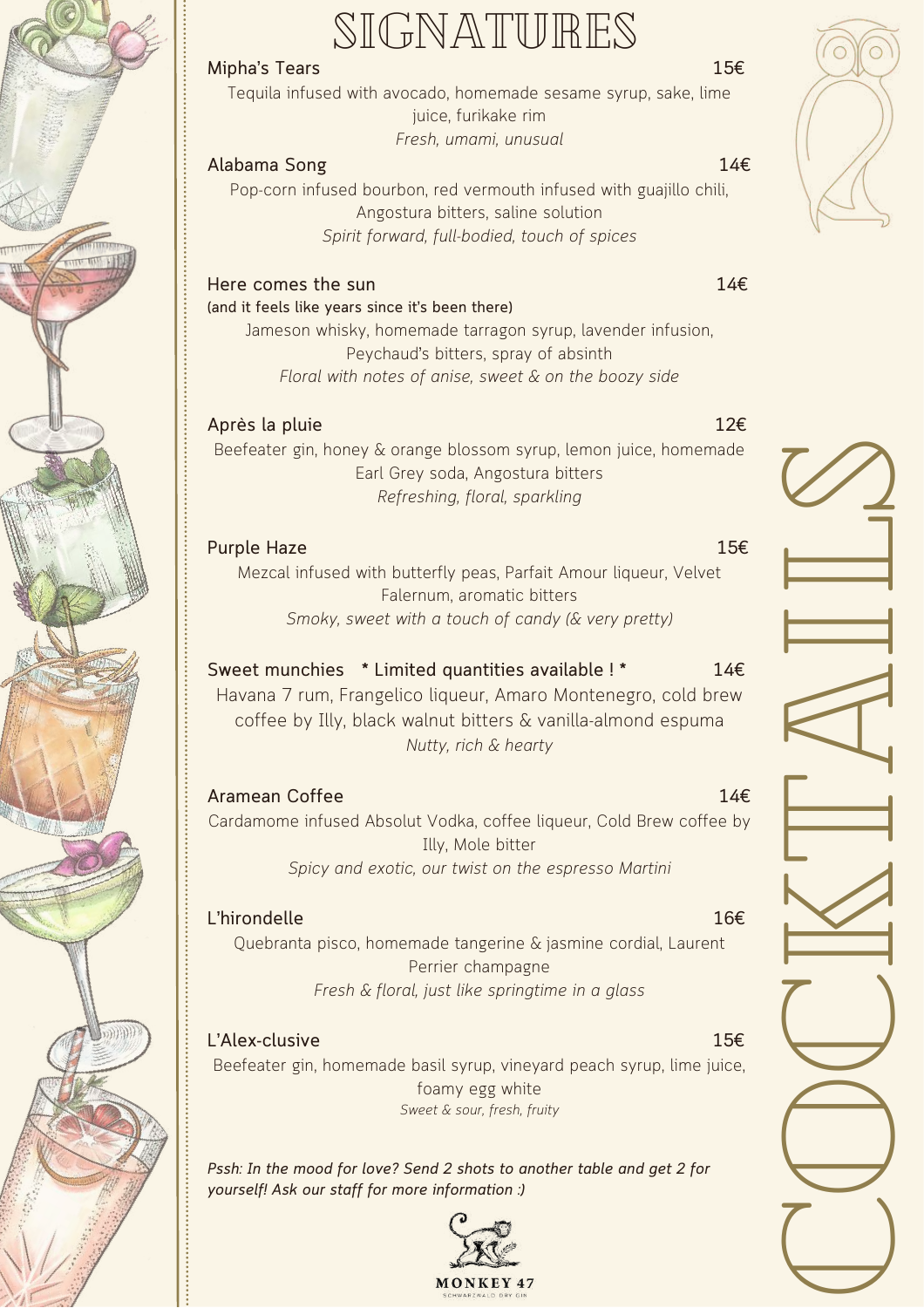

## OUR BARMAID'S handpicked classics

**Vesper Martini 17€**

Beefeater 24 gin, Absolut Elyx vodka, Lillet *Shaken, not stirred*

| <b>Hanky Panky</b> | 16€ |
|--------------------|-----|
|--------------------|-----|

Monkey 47 gin, red vermouth, Fernet Branca. *Dry, bitter, herbal*

 $\bigcup$ o $\bigcup$ kt $\mathbb{A}% ^{2}\left( \mathbb{Z}^{3}\right)$ il $\varnothing$ 



**Jungle Bird 15€** Havana 7 rum, Campari, pineapple juice, pineapple liqueur, cane sugar syrup, lime juice. *Fruity & slightly bitter*

#### **Brandy Crusta 15€**

Martell VSOP, Cointreau, maraschino liqueur, lemon juice. *Spirit forward, sweet & sour with floral notes*

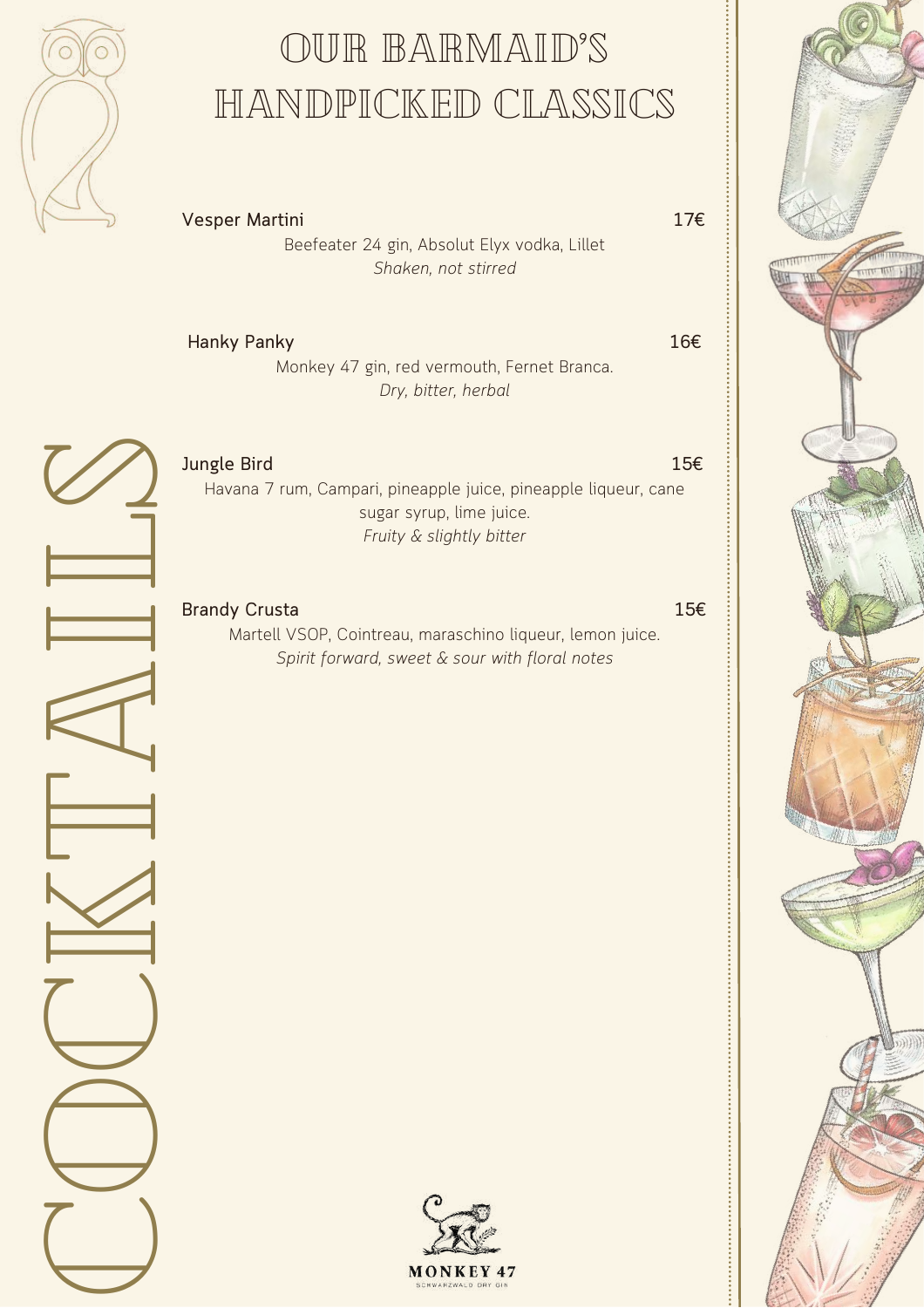

### jalousy cocktail COLLECTION

**Created by Jalousy's mastermind Alexis Mosselmans, those cocktails have been distilled and bottled here in Belgium and infused with lots of love.**

**Enjoy the Jalousy's take on those cocktails, here at Vertigo or even at home !**

**Negroni 13 €** Gin, spicy red vermouth, bitter

**Old Fashioned 13 €** Blend of scotch & bourbon whisky, cocoa bitters, Angostura bitters, birch sugar

**Basil Smash 13 €** *Foamy or not, have it your way !* Gin, basil macerate, basil & birch syrup, Supasawa

**Jalousy Mule 13 €** Vodka, lavender & birch syrup, ginger juice, Perrier, Supasawa

**Bramble 13 €** Blackcurrant infused gin, blackberry liqueur, strawberry & raspberry macerate, Supasawa

*Want to get to know them first ? Don't be shy and ask for these degustation shots !*

**Tasting plate (5 shots, one of each cocktail) 22 €**

*Ready to take them home ? Ask our staff for a bottle to take away ! 39 €*



*"What on Earth are those ice cubes", you wonder?*

*Well, it's pretty simple: they're the best! Tailored-made from filtered water, their shape and size allow your drink to remain cold without melting too much and turn it into a watery mess. They are also very fancy and hand-stamped by our staff! Our bartenders love their jiggers very much, so rest assured: every drink is measured, poured with love and made for you to enjoy at its best.*



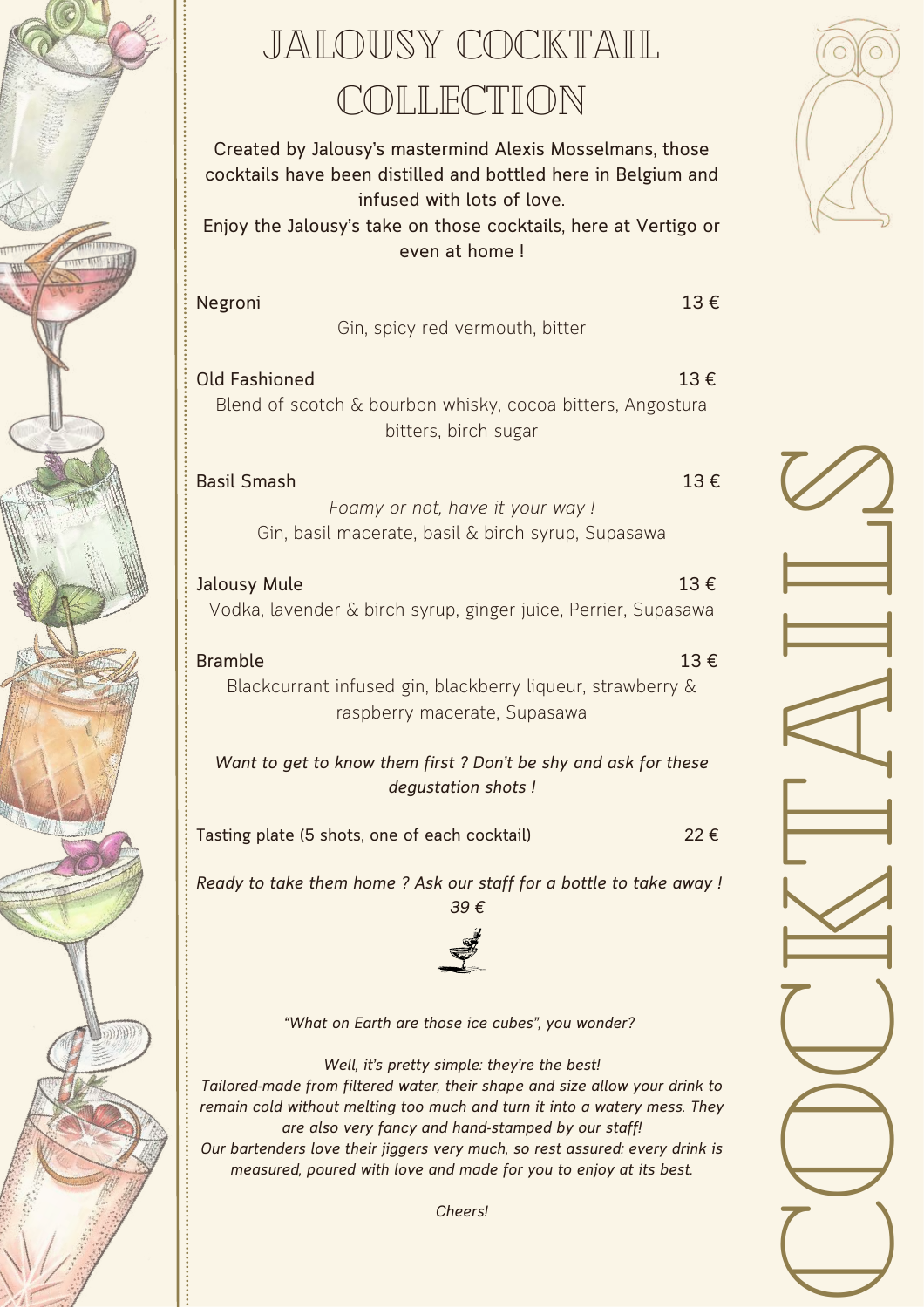# BACK TO BASIC

**TITLE RIVER** 

| LUIK ILU IBANSILU                                                                                                                                                  |     |
|--------------------------------------------------------------------------------------------------------------------------------------------------------------------|-----|
| Manhattan<br>Rye Whisky, Sweet Vermouth, Orange bitters                                                                                                            | 15€ |
| Dry Martini<br>Beefeater Gin & dry vermouth, served with a lemon twist or an olive                                                                                 | 13€ |
| Daïquiri<br>Havana 3years rum, lemon zest syrup, lime juice                                                                                                        | 13€ |
| Aviation<br>Beefeater Gin, lemon juice, maraschino liqueur, crème de violette                                                                                      | 14€ |
| Long Island Iced Tea<br>Absolut Vodka, white rum, tequila, gin, Cointreau, lemon zest syrup,<br>chinotto                                                           | 14€ |
| Penicilin<br>Blend of Scotch whiskies, honey syrup, ginger juice, lemon juice                                                                                      | 14€ |
| <b>Bloody Mary</b><br>Absolut Vodka, lemon juice, tomato juice, house mix of spices                                                                                | 13€ |
| Margarita<br>Olmeca Tequila, Cointreau, lime juice                                                                                                                 | 14€ |
| Espresso Martini<br>Absolut Vodka, coffee liqueur, shot of espresso                                                                                                | 14€ |
| Cosmopolitan<br>Absolut Vodka, Cointreau, cranberry juice, lime juice                                                                                              | 14€ |
| Caïpirinha<br>Cachaça, lime, cane sugar syrup                                                                                                                      | 13€ |
| Mojito<br>Havana rums, lime juice, mint syrup, fresh mint                                                                                                          | 13€ |
| Want to split the bill ? No problem ! However, please note that we can only<br>accept a maximum of 2 card payments per table. Thank you for your<br>understanding! |     |

*Want to split the bill ? No problem ! However, please note that we can only accept a maximum of 2 card payments per table. Thank you for your understanding !*



 $\bigcup$